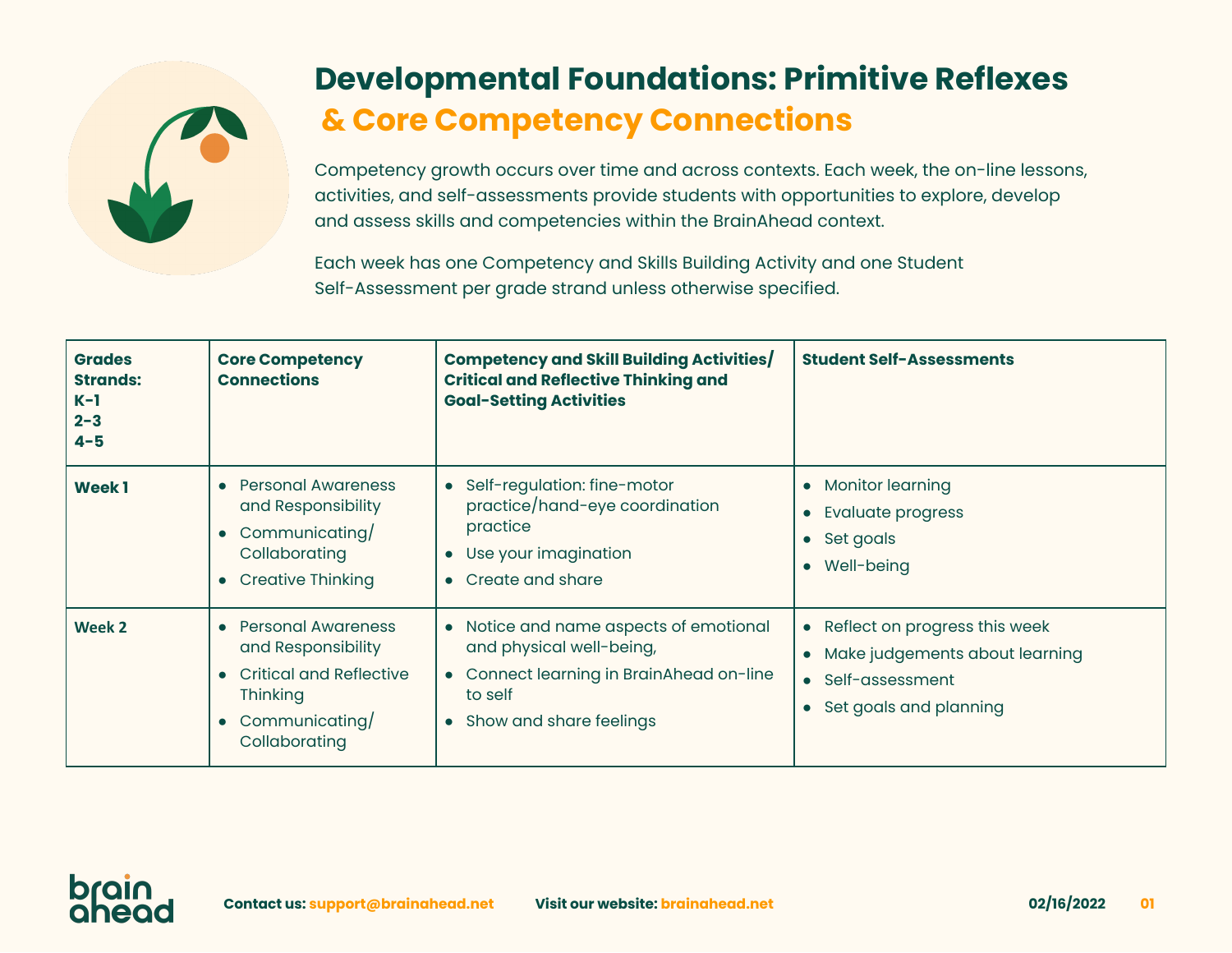| Week 3        | <b>Personal Awareness</b><br>and Responsibility<br><b>Critical and Reflective</b><br>$\bullet$<br>Thinking                                                                                           | • Notice and naming aspects of emotional<br>and physical well-being,<br>• Connect learning in BrainAhead on-line<br>to self<br>Show and share feelings                                                                                                                                                     | • Have a sense of worth and pride in<br>learning<br>• Communicate accomplishments<br>• Target area for growth                    |
|---------------|------------------------------------------------------------------------------------------------------------------------------------------------------------------------------------------------------|------------------------------------------------------------------------------------------------------------------------------------------------------------------------------------------------------------------------------------------------------------------------------------------------------------|----------------------------------------------------------------------------------------------------------------------------------|
| <b>Week 4</b> | <b>Critical and Reflective</b><br>Thinking                                                                                                                                                           | N/A                                                                                                                                                                                                                                                                                                        | • Students make judgements about<br>learning for the week<br>· Identify preferences, challenges and areas<br>for growth          |
| Week 5        | • Critical and Reflective<br>Thinking<br>Communicating/<br>$\bullet$<br>Collaborating                                                                                                                | • Self-regulation: fine-motor<br>practice/hand-eye coordination<br>practice<br>Create<br>$\bullet$                                                                                                                                                                                                         | • Analyze and critiquing performance<br>Make assessments<br>$\bullet$<br>• Communicate feelings                                  |
| Week 6        | <b>Personal Awareness</b><br>$\bullet$<br>and Responsibility<br><b>Critical and Reflective</b><br>$\bullet$<br>Thinking<br>Social Awareness and<br>Responsibility<br>Communicating/<br>Collaborating | <b>2</b> activities<br>• Explore actions/experiment with different<br>ways of doing things<br>• Non-verbal communication/gather<br>information<br>Work with a partner<br>$\bullet$<br>Notice, name and express feelings<br>$\bullet$<br>Understand others and self and that<br>differences make us special | • Self-regulating<br>Assess perseverance with difficult tasks<br>• Self-advocating for needs,<br>accomplishments and preferences |
| Week 7        | • Communicating/<br>Collaborating                                                                                                                                                                    | N/A                                                                                                                                                                                                                                                                                                        | • Assess collaboration skills<br><b>Provide evidence</b><br>Share criteria<br>$\bullet$<br>• Set new goals                       |

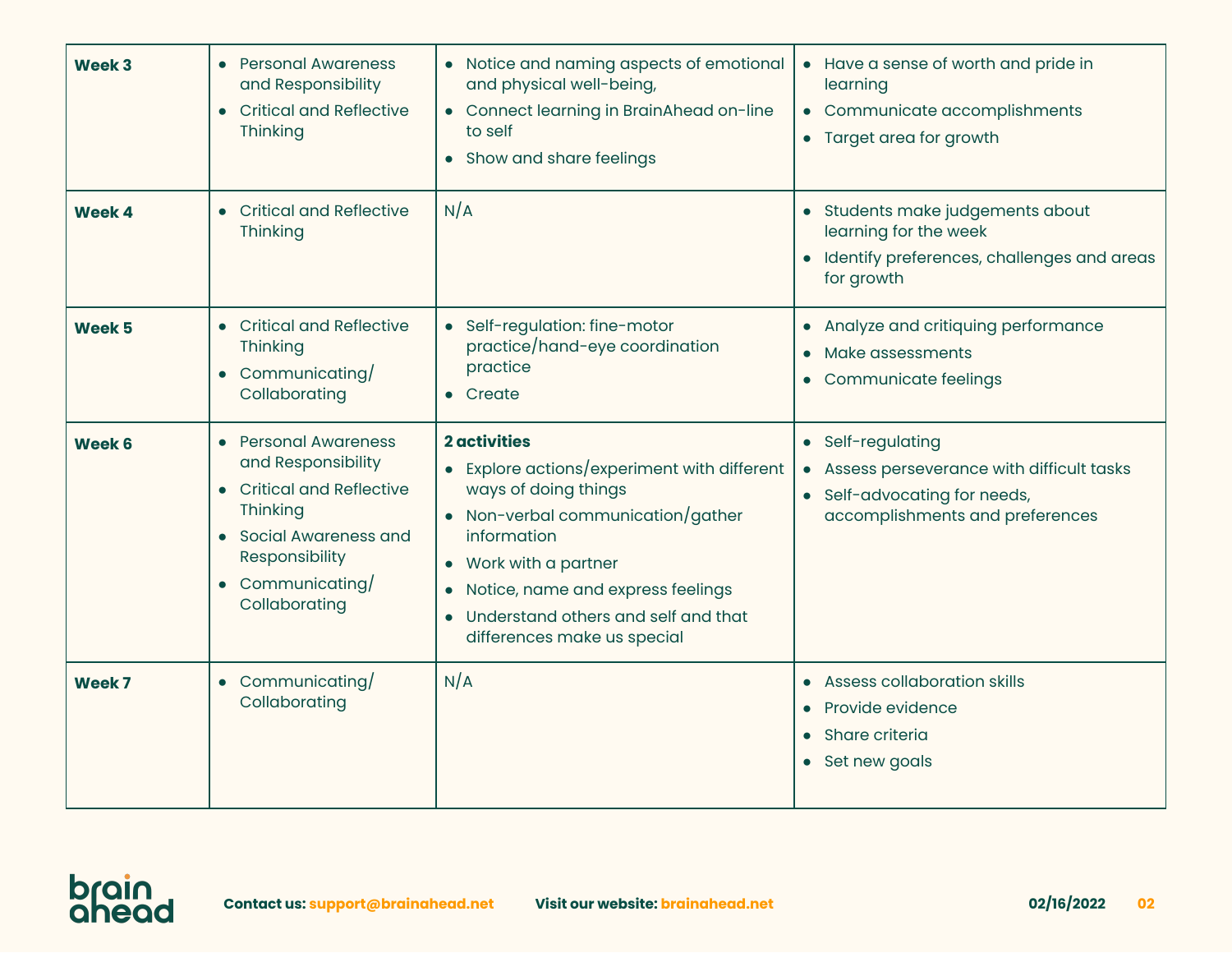| Week 8             | <b>Personal Awareness</b><br>and Responsibility                                                                                                    | • Game format to practice exercises with<br>a partner                                                                                                                                                                                                                                           | Assess and express physical well-being<br>$\bullet$<br>Self-advocate<br>$\bullet$<br>Identify growth<br>$\bullet$                                                                                    |
|--------------------|----------------------------------------------------------------------------------------------------------------------------------------------------|-------------------------------------------------------------------------------------------------------------------------------------------------------------------------------------------------------------------------------------------------------------------------------------------------|------------------------------------------------------------------------------------------------------------------------------------------------------------------------------------------------------|
| Week 9             | • Critical and Reflective<br>Thinking                                                                                                              | N/A                                                                                                                                                                                                                                                                                             | Examine own thinking<br>$\bullet$<br>Reflect on goal progress based on<br>observations, experience and through<br>discussion with peers<br>Evaluate how BrainAhead is helping you<br>learn and focus |
| <b>Week10</b>      | • Personal Awareness<br>and Responsibility                                                                                                         | • Puzzle activity affirming student to<br>self-advocate (share feelings)<br>• Individual or pair activity format                                                                                                                                                                                | Self-assessment with goal setting and<br>$\bullet$<br>ability to enjoy trying<br>Identify what student has worked hard on<br>$\bullet$<br>Identify areas of pride<br>$\bullet$                       |
| <b>Week 11</b>     | • Personal Awareness<br>and Responsibility<br>• Social Awareness and<br>Responsibility                                                             | N/A                                                                                                                                                                                                                                                                                             | Assess and express physical well-being<br>$\bullet$<br>Self-advocate<br>$\bullet$<br>Identify growth<br>$\bullet$<br>Share and build relationships                                                   |
| Week <sub>12</sub> | • Personal Awareness<br>and Responsibility<br><b>Positive Personal and</b><br><b>Cultural Identity</b><br>• Social Awareness and<br>Responsibility | <b>2</b> activities<br><b>Understanding abilities</b><br>$\bullet$<br>• Using strengths and abilities in<br>relationships<br>Interacting with others/contributing<br>$\bullet$<br>positively<br>Building relationships/resolving issues<br>$\bullet$<br>• Noticing and naming feeling of others | Understand abilities<br>$\bullet$<br>Interact with others/contributing positively<br>$\bullet$<br>Notice and name feeling of others<br>$\bullet$                                                     |